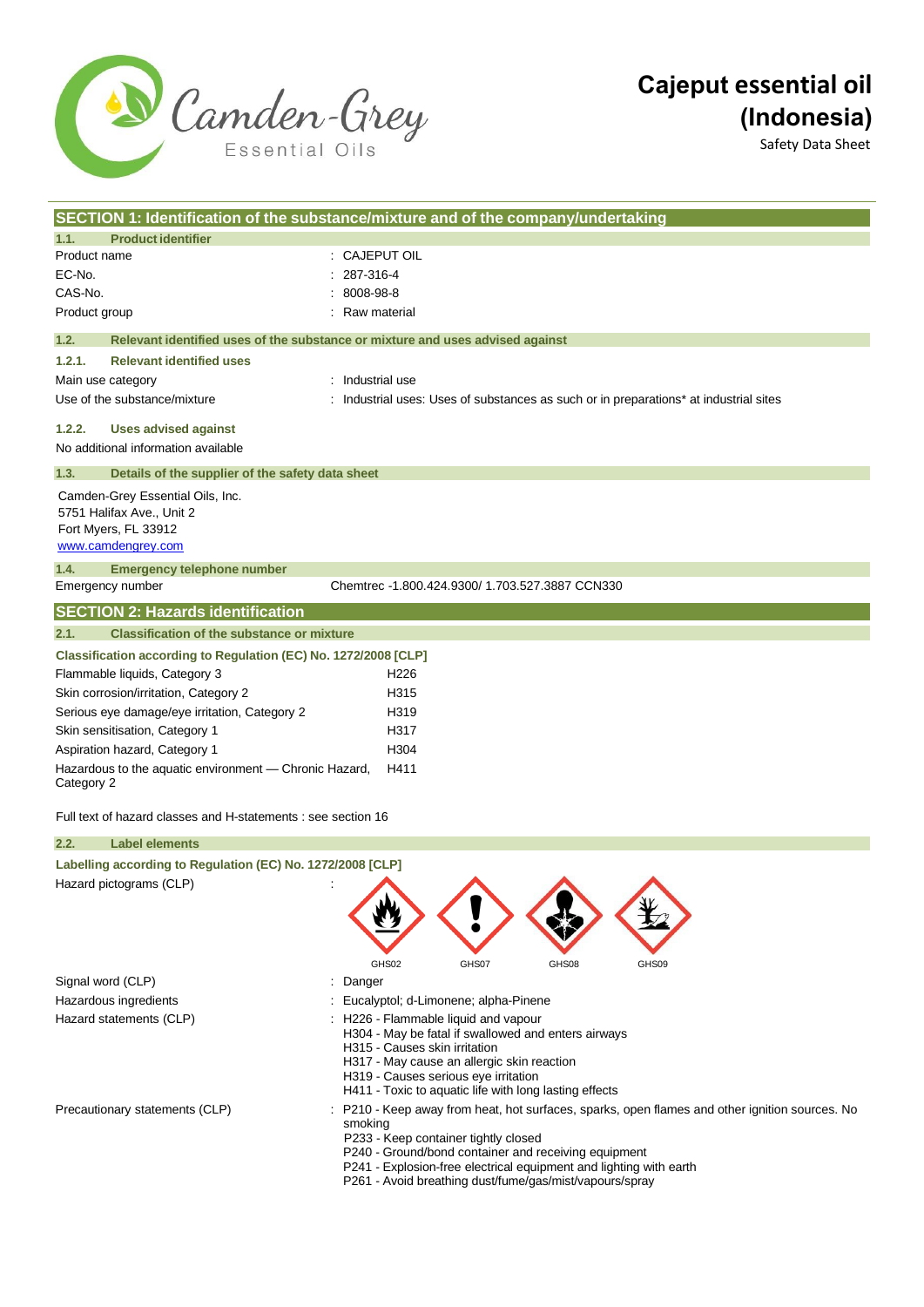Safety Data Sheet

Security closing plug for children : Not applicable Tactile warning **intervalled** and the state of the STA and Tactile warning

P264 - Wash hands thoroughly after handling

- 
- 

#### No additional information available **2.3. Other hazards**

### **SECTION 3: Composition/information on ingredients**

**3.1. Substances**

#### Not applicable

#### **3.2. Mixtures**

| <b>Name</b>     | <b>Product identifier</b>                                               | $\frac{9}{6}$ | <b>Classification according to</b><br>Directive 67/548/EEC | <b>Classification according to</b><br><b>Regulation (EC) No.</b><br>1272/2008 [CLP]                                                       |
|-----------------|-------------------------------------------------------------------------|---------------|------------------------------------------------------------|-------------------------------------------------------------------------------------------------------------------------------------------|
| Eucalyptol      | (CAS-No.) 470-82-6<br>(EC-No.) 207-431-5                                | $65 - 80$     | Not classified                                             | Flam. Lig. 3, H226<br>Skin Sens. 1B, H317                                                                                                 |
| alpha-Terpineol | (CAS-No.) 98-55-5<br>(EC-No.) 202-680-6                                 | $5 - 10$      | Not classified                                             | Skin Irrit. 2, H315<br>Eye Irrit. 2, H319                                                                                                 |
| d-Limonene      | (CAS-No.) 5989-27-5<br>(EC-No.) 227-813-5<br>(EC Index-No.) 601-029-00- | $1 - 5$       | Not classified                                             | Flam. Lig. 3, H226<br>Skin Irrit. 2, H315<br>Skin Sens. 1B, H317<br>Asp. Tox. 1, H304<br>Aquatic Acute 1, H400<br>Aquatic Chronic 1, H410 |
| alpha-Pinene    | (CAS-No.) 80-56-8<br>(EC-No.) 201-291-9                                 | $1 - 5$       | Not classified                                             | Flam. Liq. 3, H226<br>Skin Irrit. 2, H315<br>Skin Sens. 1B, H317<br>Asp. Tox. 1, H304<br>Aquatic Chronic 2, H411                          |
| Linalool        | (CAS-No.) 78-70-6<br>(EC-No.) 201-134-4                                 | $1 - 5$       | Not classified                                             | Skin Irrit. 2, H315<br>Eye Irrit. 2, H319                                                                                                 |
| Myrcene         | (CAS-No.) 123-35-3<br>(EC-No.) 204-622-5                                | $1 - 5$       | Not classified                                             | Flam. Lig. 3, H226<br>Skin Irrit. 2, H315<br>Eye Irrit. 2, H319<br>STOT SE 3, H335<br>Asp. Tox. 1, H304                                   |

#### Full text of R- and H-statements: see section 16

| <b>SECTION 4: First aid measures</b>                                |                                                                                                                                                                                                                                                                                                                                                   |
|---------------------------------------------------------------------|---------------------------------------------------------------------------------------------------------------------------------------------------------------------------------------------------------------------------------------------------------------------------------------------------------------------------------------------------|
| 4.1.<br><b>Description of first aid measures</b>                    |                                                                                                                                                                                                                                                                                                                                                   |
| First-aid measures after skin contact                               | Remove/Take off immediately all contaminated clothing. Rinse skin with water/shower. Wash<br>with plenty of soap and water. Wash contaminated clothing before reuse. If skin irritation<br>occurs: Get medical advice/attention. Specific treatment (see supplemental first aid instruction<br>on this label). If skin irritation or rash occurs: |
| First-aid measures after eye contact                                | Rinse cautiously with water for several minutes. Remove contact lenses, if present and easy to<br>do. Continue rinsing. If eye irritation persists: Get medical advice/attention.                                                                                                                                                                 |
| First-aid measures after ingestion                                  | Immediately call a POISON CENTER or doctor/physician.                                                                                                                                                                                                                                                                                             |
| 4.2.<br>Most important symptoms and effects, both acute and delayed |                                                                                                                                                                                                                                                                                                                                                   |
| Symptoms/effects after inhalation                                   | : May cause an allergic skin reaction.                                                                                                                                                                                                                                                                                                            |
| Symptoms/effects after skin contact                                 | : Causes skin irritation.                                                                                                                                                                                                                                                                                                                         |
| Symptoms/effects after eye contact                                  | : Causes serious eye irritation.                                                                                                                                                                                                                                                                                                                  |
| Symptoms/effects after ingestion                                    | : May be fatal if swallowed and enters airways.                                                                                                                                                                                                                                                                                                   |
| 4.3.                                                                | Indication of any immediate medical attention and special treatment needed                                                                                                                                                                                                                                                                        |
| No additional information available                                 |                                                                                                                                                                                                                                                                                                                                                   |
| <b>SECTION 5: Firefighting measures</b>                             |                                                                                                                                                                                                                                                                                                                                                   |

|                  | $\overline{1}$                                        |                                                    |
|------------------|-------------------------------------------------------|----------------------------------------------------|
| 5.1.             | <b>Extinguishing media</b>                            |                                                    |
|                  | Suitable extinguishing media                          | dry chemical powder.                               |
| 5.2.             | Special hazards arising from the substance or mixture |                                                    |
| Fire hazard      |                                                       | Flammable liquid and vapour.                       |
| Explosion hazard |                                                       | : May form flammable/explosive vapour-air mixture. |
| 5.3.             | <b>Advice for firefighters</b>                        |                                                    |
|                  |                                                       |                                                    |

No additional information available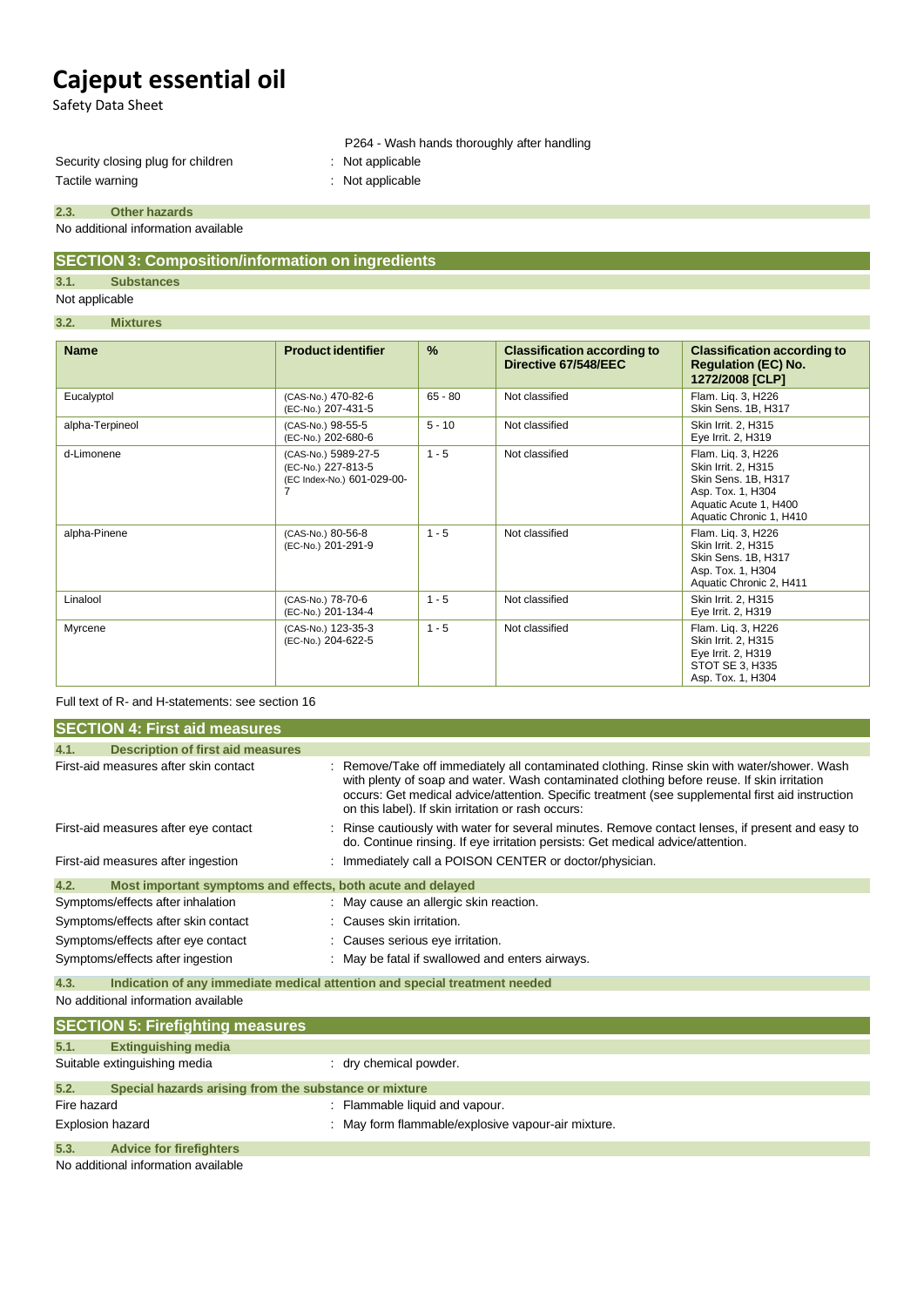Safety Data Sheet

|                                            | <b>SECTION 6: Accidental release measures</b>                                                                                                                                                           |                       |                                                                             |                                                                                                 |  |
|--------------------------------------------|---------------------------------------------------------------------------------------------------------------------------------------------------------------------------------------------------------|-----------------------|-----------------------------------------------------------------------------|-------------------------------------------------------------------------------------------------|--|
| 6.1.                                       | Personal precautions, protective equipment and emergency procedures<br>: Remove ignition sources. Use special care to avoid static electric charges. No open flames. No<br>General measures<br>smoking. |                       |                                                                             |                                                                                                 |  |
| 6.1.1.                                     | For non-emergency personnel<br>No additional information available                                                                                                                                      |                       |                                                                             |                                                                                                 |  |
| 6.1.2.                                     | For emergency responders<br>No additional information available                                                                                                                                         |                       |                                                                             |                                                                                                 |  |
| 6.2.                                       | <b>Environmental precautions</b><br>Avoid release to the environment.                                                                                                                                   |                       |                                                                             |                                                                                                 |  |
| 6.3.                                       | Methods and material for containment and cleaning up<br>No additional information available                                                                                                             |                       |                                                                             |                                                                                                 |  |
| 6.4.                                       | Reference to other sections<br>No additional information available                                                                                                                                      |                       |                                                                             |                                                                                                 |  |
|                                            | <b>SECTION 7: Handling and storage</b>                                                                                                                                                                  |                       |                                                                             |                                                                                                 |  |
| 7.1.                                       | <b>Precautions for safe handling</b>                                                                                                                                                                    |                       |                                                                             |                                                                                                 |  |
|                                            | Additional hazards when processed                                                                                                                                                                       |                       | : Handle empty containers with care because residual vapours are flammable. |                                                                                                 |  |
|                                            | Precautions for safe handling                                                                                                                                                                           |                       | non-sparking tools. Avoid breathing dust/fume/gas/mist/vapours/spray.       | : No open flames. No smoking. Take precautionary measures against static discharge. Use only    |  |
|                                            | Hygiene measures                                                                                                                                                                                        |                       | of the workplace. Wash contaminated clothing before reuse.                  | : Wash hands thoroughly after handling. Contaminated work clothing should not be allowed out    |  |
| 7.2.                                       | Conditions for safe storage, including any incompatibilities<br>Technical measures                                                                                                                      |                       |                                                                             | : Proper grounding procedures to avoid static electricity should be followed. Ground/bond       |  |
|                                            |                                                                                                                                                                                                         |                       |                                                                             | container and receiving equipment. Explosion-free electrical equipment and lighting with earth. |  |
|                                            | Storage conditions                                                                                                                                                                                      |                       | Keep container tightly closed.                                              |                                                                                                 |  |
|                                            | Incompatible materials                                                                                                                                                                                  |                       | Heat sources.                                                               |                                                                                                 |  |
| 7.3.                                       | Specific end use(s)                                                                                                                                                                                     |                       |                                                                             |                                                                                                 |  |
|                                            | No additional information available                                                                                                                                                                     |                       |                                                                             |                                                                                                 |  |
|                                            | <b>SECTION 8: Exposure controls/personal protection</b>                                                                                                                                                 |                       |                                                                             |                                                                                                 |  |
| 8.1.                                       | <b>Control parameters</b>                                                                                                                                                                               |                       |                                                                             |                                                                                                 |  |
|                                            | <b>Eucalyptol (470-82-6)</b>                                                                                                                                                                            |                       |                                                                             |                                                                                                 |  |
| Belgium                                    |                                                                                                                                                                                                         | Limit value $(mg/m3)$ |                                                                             | $10 \text{ mg/m}^3$                                                                             |  |
|                                            | d-Limonene (5989-27-5)                                                                                                                                                                                  |                       |                                                                             |                                                                                                 |  |
| Belgium                                    |                                                                                                                                                                                                         | Limit value (ppm)     |                                                                             | 20 ppm                                                                                          |  |
| 8.2.                                       | <b>Exposure controls</b>                                                                                                                                                                                |                       |                                                                             |                                                                                                 |  |
|                                            | Skin and body protection                                                                                                                                                                                |                       | Wear suitable protective clothing                                           |                                                                                                 |  |
|                                            |                                                                                                                                                                                                         |                       |                                                                             |                                                                                                 |  |
|                                            | Respiratory protection                                                                                                                                                                                  |                       | Wear respiratory protection                                                 |                                                                                                 |  |
|                                            | <b>SECTION 9: Physical and chemical properties</b>                                                                                                                                                      |                       |                                                                             |                                                                                                 |  |
| 9.1.                                       | Information on basic physical and chemical properties                                                                                                                                                   |                       |                                                                             |                                                                                                 |  |
| Physical state                             |                                                                                                                                                                                                         |                       | Liquid                                                                      |                                                                                                 |  |
| Colour                                     |                                                                                                                                                                                                         |                       | No data available                                                           |                                                                                                 |  |
| Odour                                      |                                                                                                                                                                                                         |                       | No data available                                                           |                                                                                                 |  |
| Odour threshold                            |                                                                                                                                                                                                         |                       | No data available                                                           |                                                                                                 |  |
| рH                                         |                                                                                                                                                                                                         |                       | No data available                                                           |                                                                                                 |  |
| Relative evaporation rate (butylacetate=1) |                                                                                                                                                                                                         | No data available     |                                                                             |                                                                                                 |  |
| Melting point                              |                                                                                                                                                                                                         |                       | No data available                                                           |                                                                                                 |  |
| Freezing point                             |                                                                                                                                                                                                         |                       | No data available                                                           |                                                                                                 |  |
| Boiling point                              |                                                                                                                                                                                                         |                       | No data available                                                           |                                                                                                 |  |

Auto-ignition temperature **interest and the CO** is No data available

Flash point : 110 °F

Decomposition temperature : No data available

Flammability (solid, gas) **in the state of the Contract Contract Contract Contract Contract Contract Contract Contract Contract Contract Contract Contract Contract Contract Contract Contract Contract Contract Contract Cont**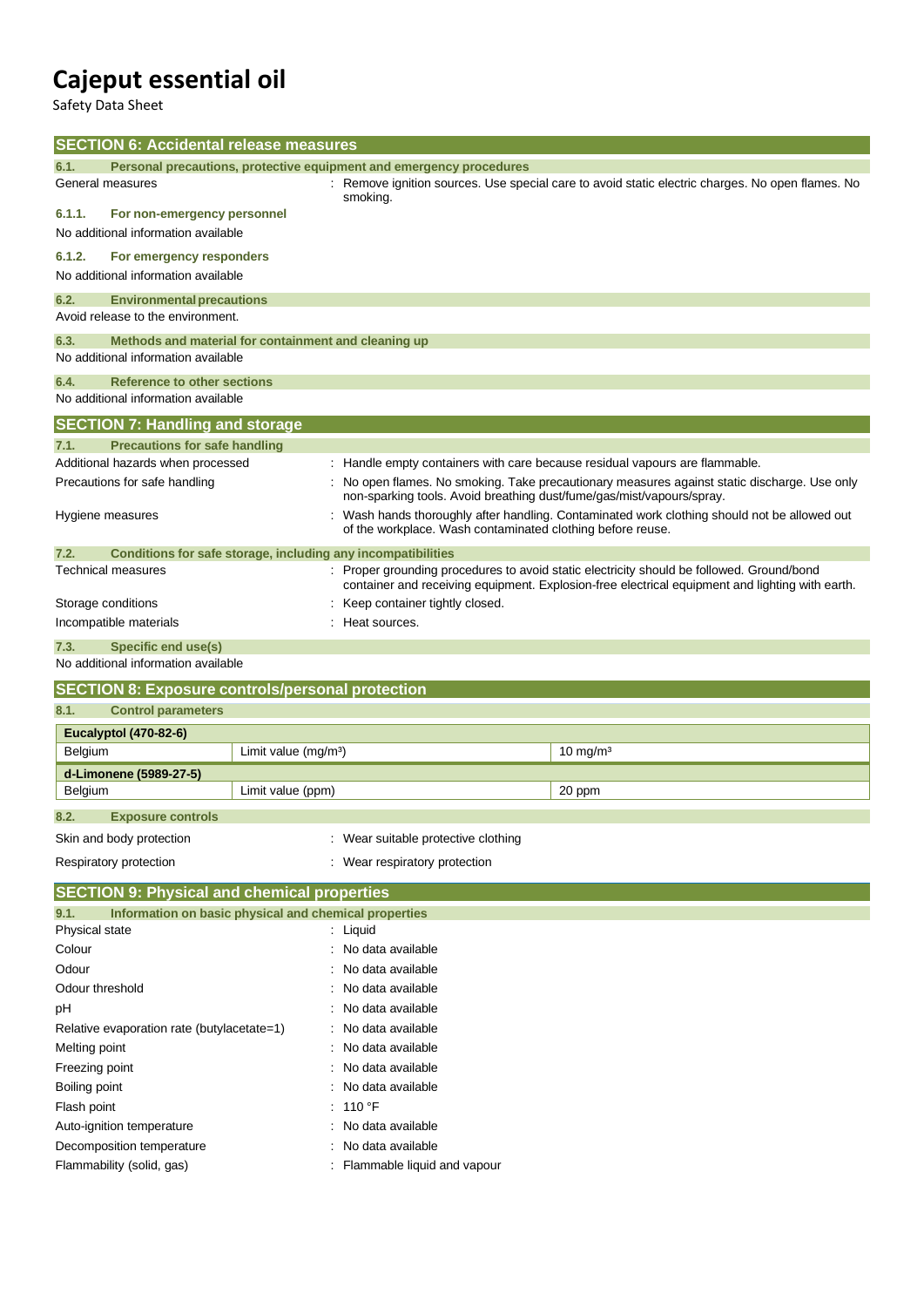Safety Data Sheet

| Vapour pressure                  | : No data available |
|----------------------------------|---------------------|
| Relative vapour density at 20 °C | : No data available |
| Relative density                 | : 0.917             |
| Solubility                       | : No data available |
| Log Pow                          | : No data available |
| Viscosity, kinematic             | : No data available |
| Viscosity, dynamic               | : No data available |
| Explosive properties             | : No data available |
| Oxidising properties             | : No data available |
| <b>Explosive limits</b>          | : No data available |
|                                  |                     |

#### No additional information available **9.2. Otherinformation**

| <b>SECTION 10: Stability and reactivity</b>                                   |                                                 |  |  |
|-------------------------------------------------------------------------------|-------------------------------------------------|--|--|
| 10.1.<br><b>Reactivity</b>                                                    |                                                 |  |  |
| No additional information available                                           |                                                 |  |  |
| <b>Chemical stability</b><br>10.2.                                            |                                                 |  |  |
| Flammable liquid and vapour. May form flammable/explosive vapour-air mixture. |                                                 |  |  |
| <b>Possibility of hazardous reactions</b><br>10.3.                            |                                                 |  |  |
| No additional information available                                           |                                                 |  |  |
| <b>Conditions to avoid</b><br>10.4.                                           |                                                 |  |  |
| Open flame. Overheating. Direct sunlight. Heat. Sparks.                       |                                                 |  |  |
| 10.5.<br>Incompatible materials                                               |                                                 |  |  |
| No additional information available                                           |                                                 |  |  |
| 10.6.<br><b>Hazardous decomposition products</b>                              |                                                 |  |  |
| May release flammable gases.                                                  |                                                 |  |  |
| <b>SECTION 11: Toxicological information</b>                                  |                                                 |  |  |
| Information on toxicological effects<br>11.1.                                 |                                                 |  |  |
| Acute toxicity                                                                | : Not classified                                |  |  |
| <b>CAJEPUT OIL (8008-98-8)</b>                                                |                                                 |  |  |
| LD50 oral                                                                     | 3900 mg/kg bodyweight                           |  |  |
| alpha-Terpineol (98-55-5)                                                     |                                                 |  |  |
| LD50 oral rat                                                                 | 4300 mg/kg (Rat)                                |  |  |
| LD50 oral                                                                     | 4300 mg/kg bodyweight                           |  |  |
| d-Limonene (5989-27-5)                                                        |                                                 |  |  |
| LD50 oral rat                                                                 | 4400 mg/kg bodyweight                           |  |  |
| LD50 dermal rabbit                                                            | > 5000 mg/kg bodyweight                         |  |  |
| alpha-Pinene (80-56-8)                                                        |                                                 |  |  |
| LD50 oral                                                                     | 3500 mg/kg bodyweight                           |  |  |
| Linalool (78-70-6)                                                            |                                                 |  |  |
| LD50 oral                                                                     | 2780 mg/kg bodyweight                           |  |  |
| Skin corrosion/irritation                                                     | Causes skin irritation.                         |  |  |
| Serious eye damage/irritation                                                 | Causes serious eye irritation.                  |  |  |
| Respiratory or skin sensitisation                                             | May cause an allergic skin reaction.            |  |  |
| Germ cell mutagenicity                                                        | Not classified                                  |  |  |
| Carcinogenicity                                                               | Not classified                                  |  |  |
| Reproductive toxicity                                                         | Not classified                                  |  |  |
| STOT-single exposure                                                          | Not classified                                  |  |  |
| STOT-repeated exposure                                                        | Not classified                                  |  |  |
| Aspiration hazard                                                             | : May be fatal if swallowed and enters airways. |  |  |
|                                                                               |                                                 |  |  |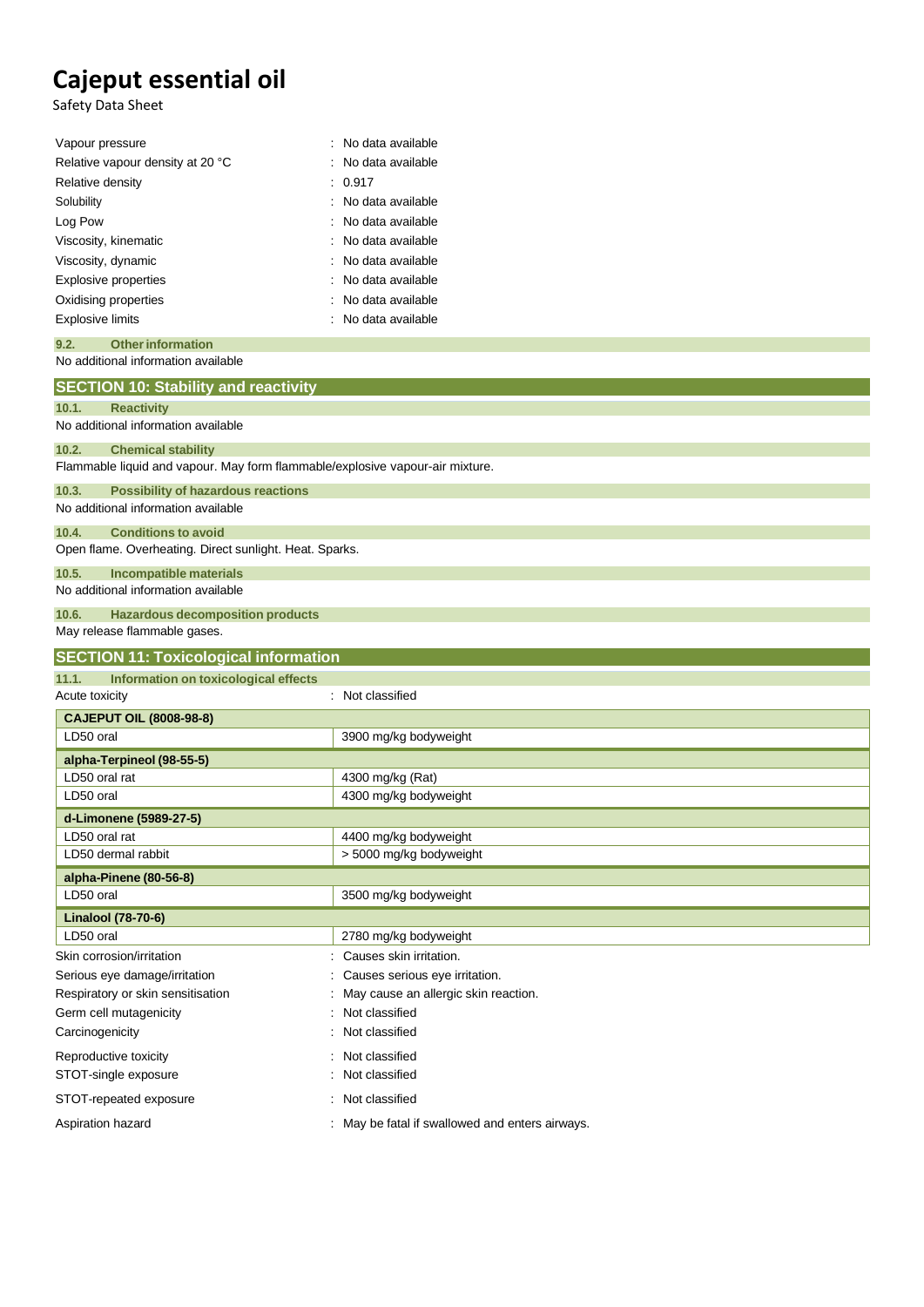Safety Data Sheet

| <b>SECTION 12: Ecological information</b>                     |                                                                                                                   |
|---------------------------------------------------------------|-------------------------------------------------------------------------------------------------------------------|
| <b>Toxicity</b><br>12.1.                                      |                                                                                                                   |
| Ecology - water                                               | : Toxic to aquatic life with long lasting effects.                                                                |
| <b>Eucalyptol (470-82-6)</b>                                  |                                                                                                                   |
| LC50 fish 1                                                   | 102 mg/l (96 h; Pimephales promelas)                                                                              |
| Threshold limit other aquatic organisms 1                     | 40.071 mg/l (720 h; Pimephales promelas; QSAR)                                                                    |
| alpha-Terpineol (98-55-5)                                     |                                                                                                                   |
| LC50 fish 1                                                   | 10 - 100 mg/l 96 h; Salmo gairdneri (Oncorhynchus mykiss)                                                         |
| d-Limonene (5989-27-5)                                        |                                                                                                                   |
| LC50 fish 1                                                   | 720 µg/l (96 h; Pimephales promelas; Lethal)                                                                      |
| LC50 fish 2                                                   | 702 µg/l (96 h; Pimephales promelas)                                                                              |
| EC50 Daphnia 1                                                | 0.36 mg/l (48 h; Daphnia magna; GLP)                                                                              |
| Threshold limit algae 1                                       | 150 mg/l (72 h; Desmodesmus subspicatus; GLP)                                                                     |
| Threshold limit algae 2                                       | 2.62 mg/l (72 h; Desmodesmus subspicatus)                                                                         |
|                                                               |                                                                                                                   |
| 12.2.<br><b>Persistence and degradability</b>                 |                                                                                                                   |
| <b>CAJEPUT OIL (8008-98-8)</b>                                |                                                                                                                   |
| Persistence and degradability                                 | May cause long-term adverse effects in the environment.                                                           |
| <b>Eucalyptol (470-82-6)</b>                                  |                                                                                                                   |
| Persistence and degradability                                 | Water: Not biodegradable.                                                                                         |
| alpha-Terpineol (98-55-5)                                     |                                                                                                                   |
| Persistence and degradability                                 | Readily biodegradable in water. easily degradable in the soil.                                                    |
| ThOD                                                          | $2.9$ g O <sub>2</sub> /g substance                                                                               |
| d-Limonene (5989-27-5)                                        |                                                                                                                   |
| Persistence and degradability                                 | May cause long-term adverse effects in the environment. Readily biodegradable in water.<br>Adsorbs into the soil. |
| ThOD                                                          | 3.29 g $O_2/g$ substance                                                                                          |
|                                                               |                                                                                                                   |
|                                                               |                                                                                                                   |
| alpha-Pinene (80-56-8)<br>Persistence and degradability       | Not established.                                                                                                  |
|                                                               |                                                                                                                   |
| <b>Linalool (78-70-6)</b><br>Persistence and degradability    | Not established.                                                                                                  |
|                                                               |                                                                                                                   |
| Myrcene (123-35-3)                                            | No data available.                                                                                                |
| Persistence and degradability                                 |                                                                                                                   |
| 12.3.<br><b>Bioaccumulative potential</b>                     |                                                                                                                   |
| <b>Eucalyptol (470-82-6)</b>                                  |                                                                                                                   |
| Log Pow                                                       | 1.84 (Calculated)                                                                                                 |
| Bioaccumulative potential                                     | Low bioaccumulation potential.                                                                                    |
| alpha-Terpineol (98-55-5)                                     |                                                                                                                   |
| Log Pow                                                       | 2.57 (Estimated value)                                                                                            |
| Bioaccumulative potential                                     | Low bioaccumulation potential.                                                                                    |
| d-Limonene (5989-27-5)                                        |                                                                                                                   |
| BCF fish 1                                                    | 864.8 - 1022 (Pisces; Fresh weight)                                                                               |
| Log Pow                                                       | 4.38 (Experimental value; OECD 117: Partition Coefficient (n-octanol/water), HPLC method;<br>37 °C)               |
| Bioaccumulative potential                                     | Not established. Bioaccumulative potential.                                                                       |
| alpha-Pinene (80-56-8)                                        |                                                                                                                   |
| Bioaccumulative potential                                     | Not established.                                                                                                  |
|                                                               |                                                                                                                   |
| <b>Linalool (78-70-6)</b><br>Bioaccumulative potential        | Not established.                                                                                                  |
|                                                               |                                                                                                                   |
| Myrcene (123-35-3)                                            |                                                                                                                   |
| Bioaccumulative potential<br><b>Mobility in soil</b><br>12.4. | No data available.                                                                                                |

**12.5. Results of PBT and vPvB assessment**

No additional information available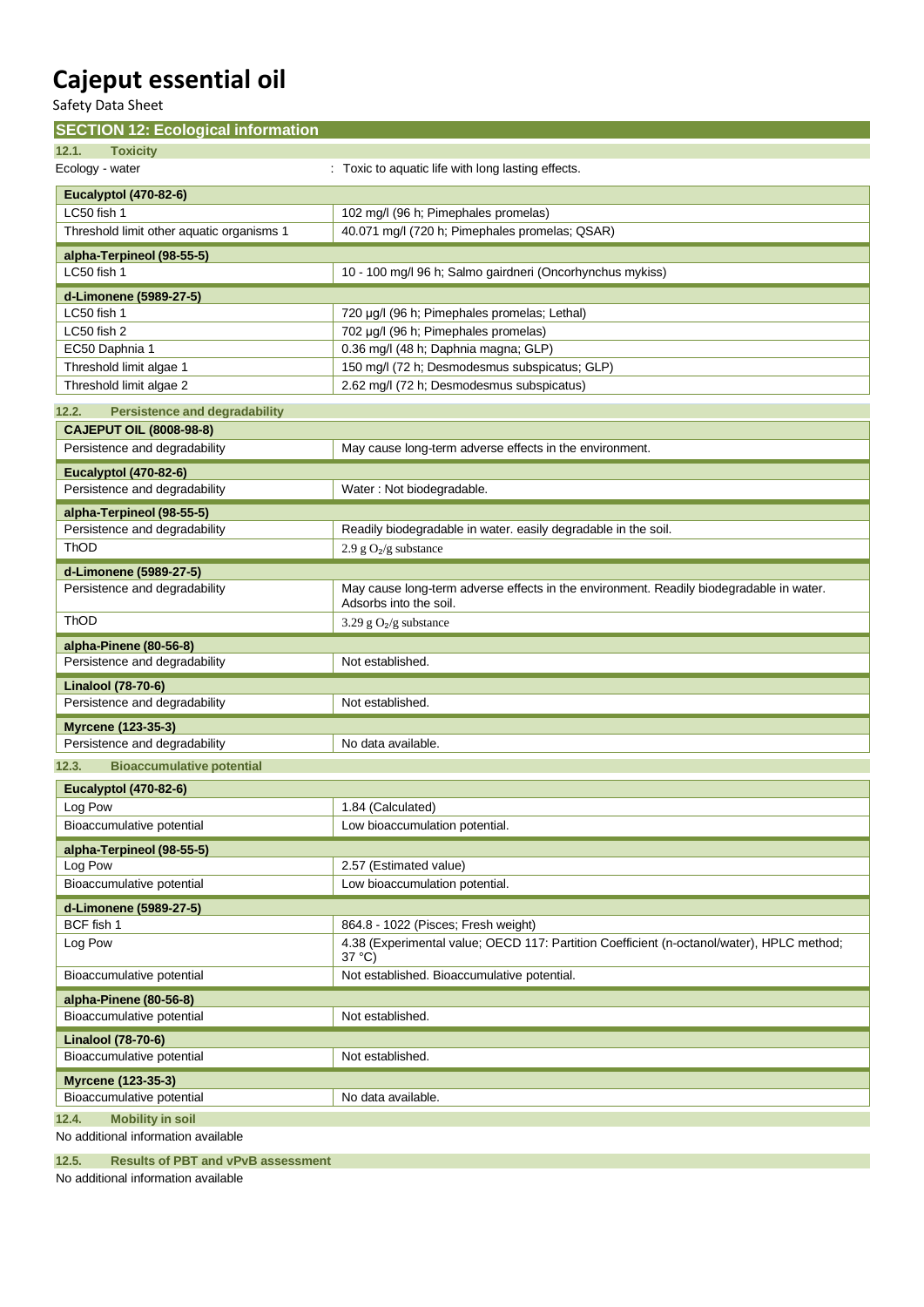Safety Data Sheet

| 12.6.<br><b>Other adverse effects</b>            |                                                                                               |  |
|--------------------------------------------------|-----------------------------------------------------------------------------------------------|--|
| No additional information available              |                                                                                               |  |
| <b>SECTION 13: Disposal considerations</b>       |                                                                                               |  |
| <b>Waste treatment methods</b><br>13.1.          |                                                                                               |  |
| Product/Packaging disposal recommendations       | : Dispose in a safe manner in accordance with local/national regulations.                     |  |
| Additional information                           | Handle empty containers with care because residual vapours are flammable.                     |  |
| Ecology - waste materials                        | : Hazardous waste due to toxicity.                                                            |  |
| <b>SECTION 14: Transport information</b>         |                                                                                               |  |
| In accordance with ADR / RID / IMDG / IATA / ADN |                                                                                               |  |
| 14.1.<br><b>UN number</b>                        |                                                                                               |  |
| UN-No. (ADR)                                     | : 1197                                                                                        |  |
| UN-No. (IMDG)                                    | : 1197                                                                                        |  |
| UN-No. (IATA)                                    | : 1197                                                                                        |  |
| 14.2.<br><b>UN proper shipping name</b>          |                                                                                               |  |
| Proper Shipping Name (ADR)                       | : EXTRACTS, FLAVOURING, LIQUID                                                                |  |
| Proper Shipping Name (IMDG)                      | : EXTRACTS, FLAVOURING, LIQUID                                                                |  |
| Proper Shipping Name (IATA)                      | : Extracts, flavouring, liquid                                                                |  |
| Transport document description (ADR)             | : UN 1197 EXTRACTS, FLAVOURING, LIQUID, 3, III, (D/E), ENVIRONMENTALLY<br><b>HAZARDOUS</b>    |  |
| Transport document description (IMDG)            | : UN 1197 EXTRACTS, FLAVOURING, LIQUID, 3, III, MARINE<br>POLLUTANT/ENVIRONMENTALLY HAZARDOUS |  |
| 14.3.<br><b>Transport hazard class(es)</b>       |                                                                                               |  |
| <b>ADR</b>                                       |                                                                                               |  |
| Transport hazard class(es) (ADR)                 | $\cdot$ 3                                                                                     |  |
| Danger labels (ADR)                              | $\therefore$ 3                                                                                |  |
|                                                  |                                                                                               |  |
| <b>IMDG</b>                                      |                                                                                               |  |
| Transport hazard class(es) (IMDG)                | $\cdot$ 3                                                                                     |  |
| Danger labels (IMDG)                             | $\therefore$ 3                                                                                |  |
|                                                  |                                                                                               |  |
|                                                  | ╱                                                                                             |  |
| <b>IATA</b>                                      |                                                                                               |  |
| Transport hazard class(es) (IATA)                | $\therefore$ 3                                                                                |  |
| Hazard labels (IATA)                             | $\therefore$ 3                                                                                |  |
|                                                  |                                                                                               |  |
|                                                  |                                                                                               |  |
| 14.4.<br><b>Packing group</b>                    |                                                                                               |  |
| Packing group (ADR)                              | $\lesssim 10$                                                                                 |  |
| Packing group (IMDG)                             | $\div$ III                                                                                    |  |
| Packing group (IATA)                             | $\lesssim 10$                                                                                 |  |
|                                                  |                                                                                               |  |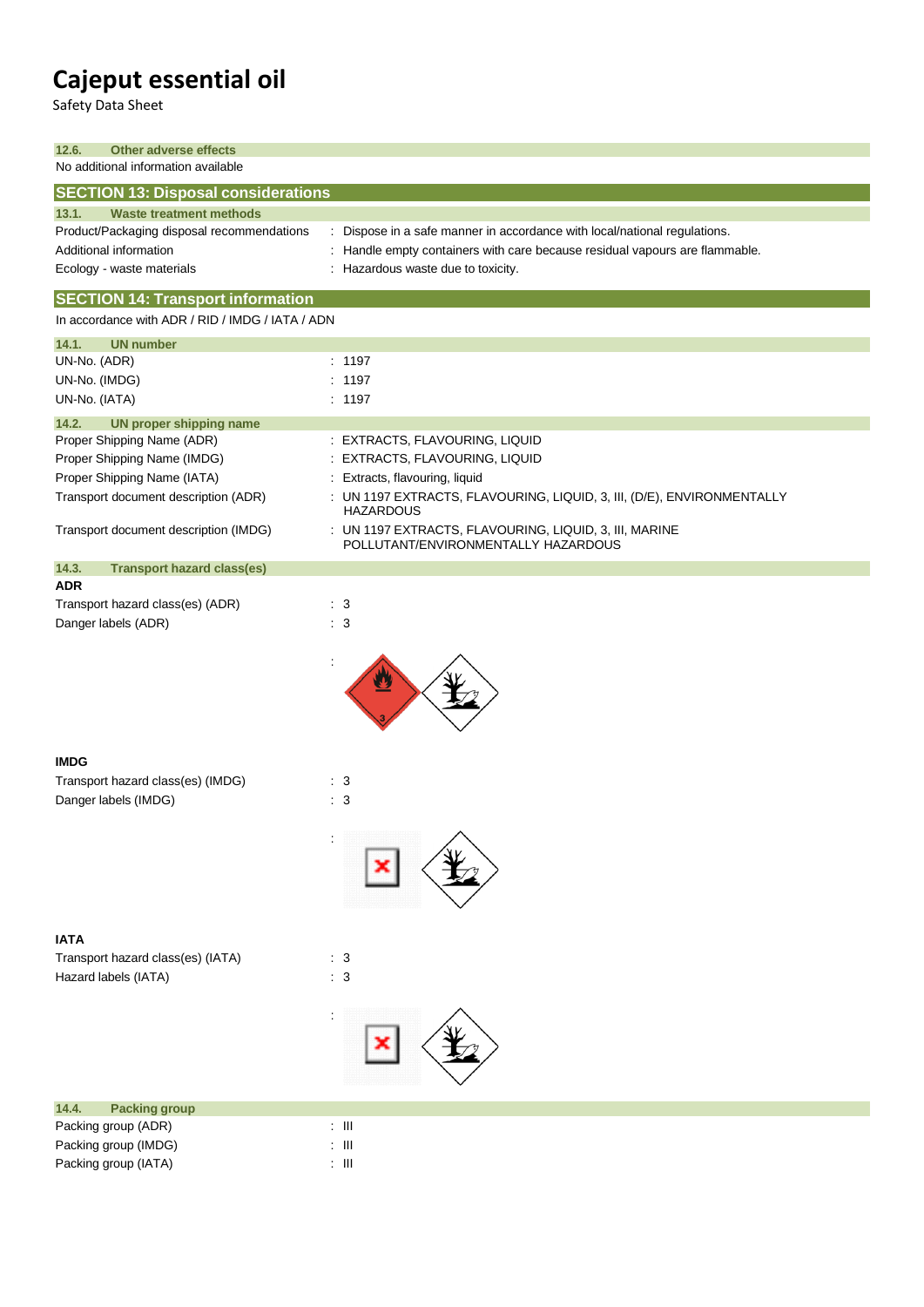Safety Data Sheet

| 14.5.<br><b>Environmental hazards</b>                        |                                                                          |
|--------------------------------------------------------------|--------------------------------------------------------------------------|
| Dangerous for the environment                                | : Yes                                                                    |
| Marine pollutant                                             | : Yes (LIMONENE)                                                         |
| Other information                                            | No supplementary information available                                   |
| 14.6.<br><b>Special precautions for user</b>                 |                                                                          |
| - Overland transport                                         |                                                                          |
| Classification code (ADR)                                    | $\therefore$ F1                                                          |
| Special provisions (ADR)                                     | : 601, 640E                                                              |
| Limited quantities (ADR)                                     | $\therefore$ 5                                                           |
| Excepted quantities (ADR)                                    | $\therefore$ E1                                                          |
| Packing instructions (ADR)                                   | : P001, IBC03, LP01, R001                                                |
| Mixed packing provisions (ADR)                               | : MP19                                                                   |
| Portable tank and bulk container instructions<br>(ADR)       | : T2                                                                     |
| Portable tank and bulk container special<br>provisions (ADR) | $:$ TP1                                                                  |
| Tank code (ADR)                                              | : LGBF                                                                   |
| Vehicle for tank carriage                                    | $:$ FL                                                                   |
| Transport category (ADR)                                     | : 3                                                                      |
| Special provisions for carriage - Packages<br>(ADR)          | : V12                                                                    |
| Special provisions for carriage - Operation<br>(ADR)         | $\therefore$ S2                                                          |
| Hazard identification number (Kemler No.)                    | 30<br>÷                                                                  |
| Orange plates                                                |                                                                          |
|                                                              | 30<br>1197                                                               |
| Tunnel restriction code (ADR)                                | : D/E                                                                    |
| EAC code                                                     | : 3YE                                                                    |
| - Transport by sea                                           |                                                                          |
| Special provisions (IMDG)                                    | : 223, 955                                                               |
| Limited quantities (IMDG)                                    | 5L                                                                       |
| Excepted quantities (IMDG)                                   | E <sub>1</sub>                                                           |
| Packing instructions (IMDG)                                  | P001, LP01                                                               |
| IBC packing instructions (IMDG)                              | IBC03                                                                    |
| Tank instructions (IMDG)                                     | T2                                                                       |
| Tank special provisions (IMDG)                               | TP <sub>1</sub>                                                          |
| EmS-No. (Fire)                                               | $:$ F-E                                                                  |
| EmS-No. (Spillage)                                           | $: S-D$                                                                  |
| Stowage category (IMDG)                                      | : A                                                                      |
| MFAG-No                                                      | : 127;128                                                                |
| - Air transport                                              |                                                                          |
| PCA Excepted quantities (IATA)                               | $\therefore$ E1                                                          |
| PCA Limited quantities (IATA)                                | : Y344                                                                   |
| PCA limited quantity max net quantity (IATA)                 | : 10L                                                                    |
| PCA packing instructions (IATA)                              | 355                                                                      |
| PCA max net quantity (IATA)                                  | .60L                                                                     |
| CAO packing instructions (IATA)                              | : 366                                                                    |
| CAO max net quantity (IATA)                                  | : 220L                                                                   |
| Special provisions (IATA)                                    | : A3                                                                     |
| ERG code (IATA)                                              | $\cdot$ 3L                                                               |
|                                                              |                                                                          |
| 14.7.                                                        | Transport in bulk according to Annex II of MARPOL 73/78 and the IBC Code |

Not applicable